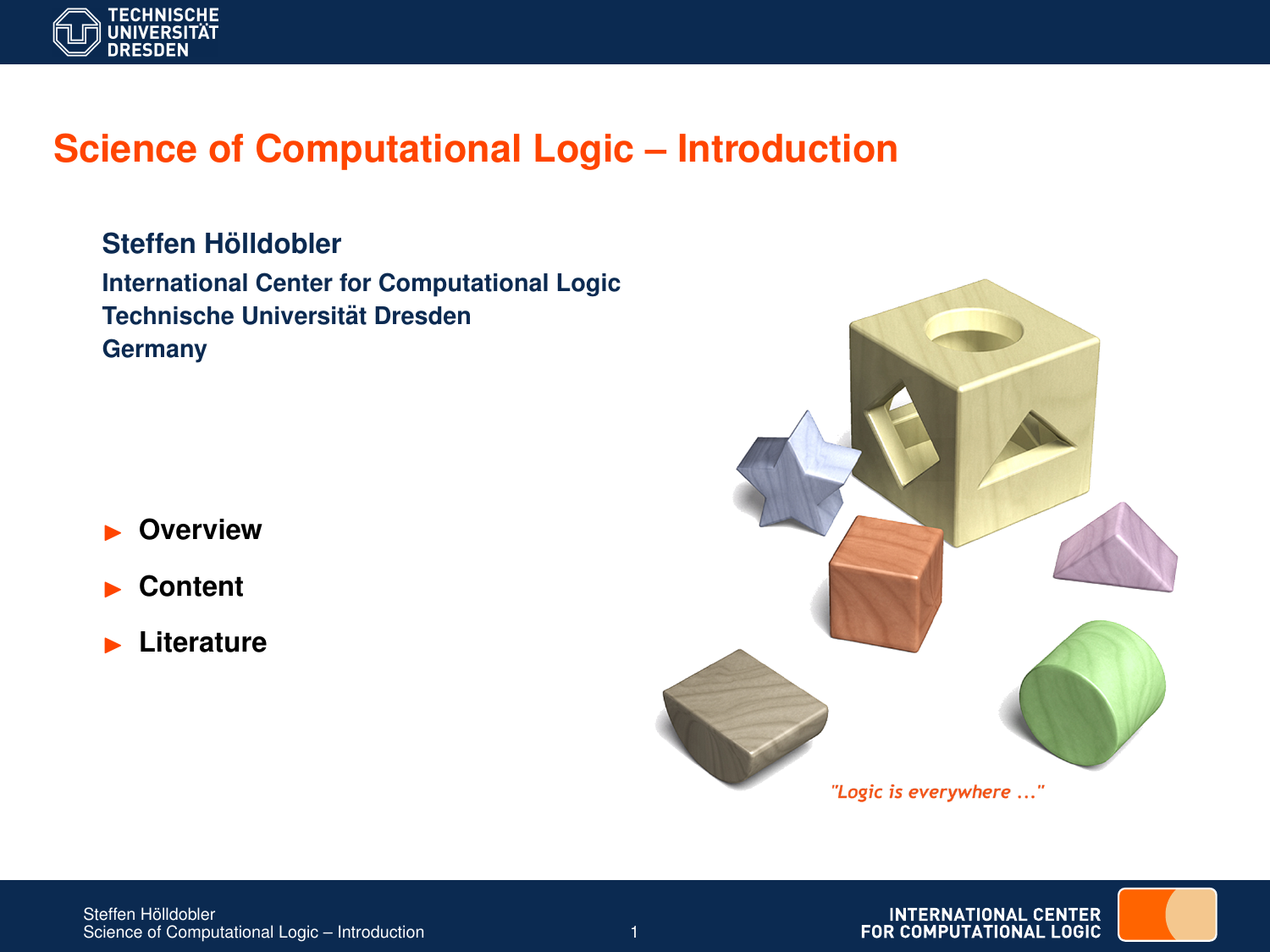

## non-monotonic logics

|                                                |  |                        | fuzzy logics                  |                                        |                                      |
|------------------------------------------------|--|------------------------|-------------------------------|----------------------------------------|--------------------------------------|
|                                                |  |                        | intuitionistic logics         | systems design                         |                                      |
|                                                |  |                        | temporal logics               | cognitive robotics                     |                                      |
|                                                |  |                        | modal logics                  | general game playing                   |                                      |
| theory of programming                          |  |                        | multi valued logics           | logic and agents                       |                                      |
| functional programming                         |  |                        | higher order logic            | actions and causality                  |                                      |
| answer set programming                         |  |                        | equational logic              | logic data bases                       |                                      |
|                                                |  | constraint programming | first order logic             | knowledge based systems                |                                      |
|                                                |  | logic programming      | propositional logic           | knowledge representation and reasoning |                                      |
| program analysis                               |  | program development    | $algorithm = logic + control$ | inductive logic programming            | machine learning                     |
| program synthesis                              |  | calculus               | complexity theory             | deduction                              | neural-symbolic integration          |
| program transformation<br>software engineering |  | representation         | tractability                  | abduction                              | human reasoning<br>cognitive science |
|                                                |  | abstract machines      | decidability                  | induction                              |                                      |
|                                                |  | search strategies      | automata theory               | reasoning by analogy                   |                                      |
| heuristics                                     |  |                        | model theory                  | case based reasoning                   |                                      |
| automated theorem provers                      |  |                        | algebra                       | evidential reasoning                   |                                      |
| interactive proof systems                      |  |                        |                               | legal reasoning                        |                                      |
| SAT-solvers                                    |  |                        |                               | decision making                        |                                      |
| specification and verification                 |  |                        |                               | natural language understanding         |                                      |

Steffen Hölldobler Science of Computational Logic – Introduction 2 INTERNATIONAL CENTER<br>FOR COMPUTATIONAL LOGIC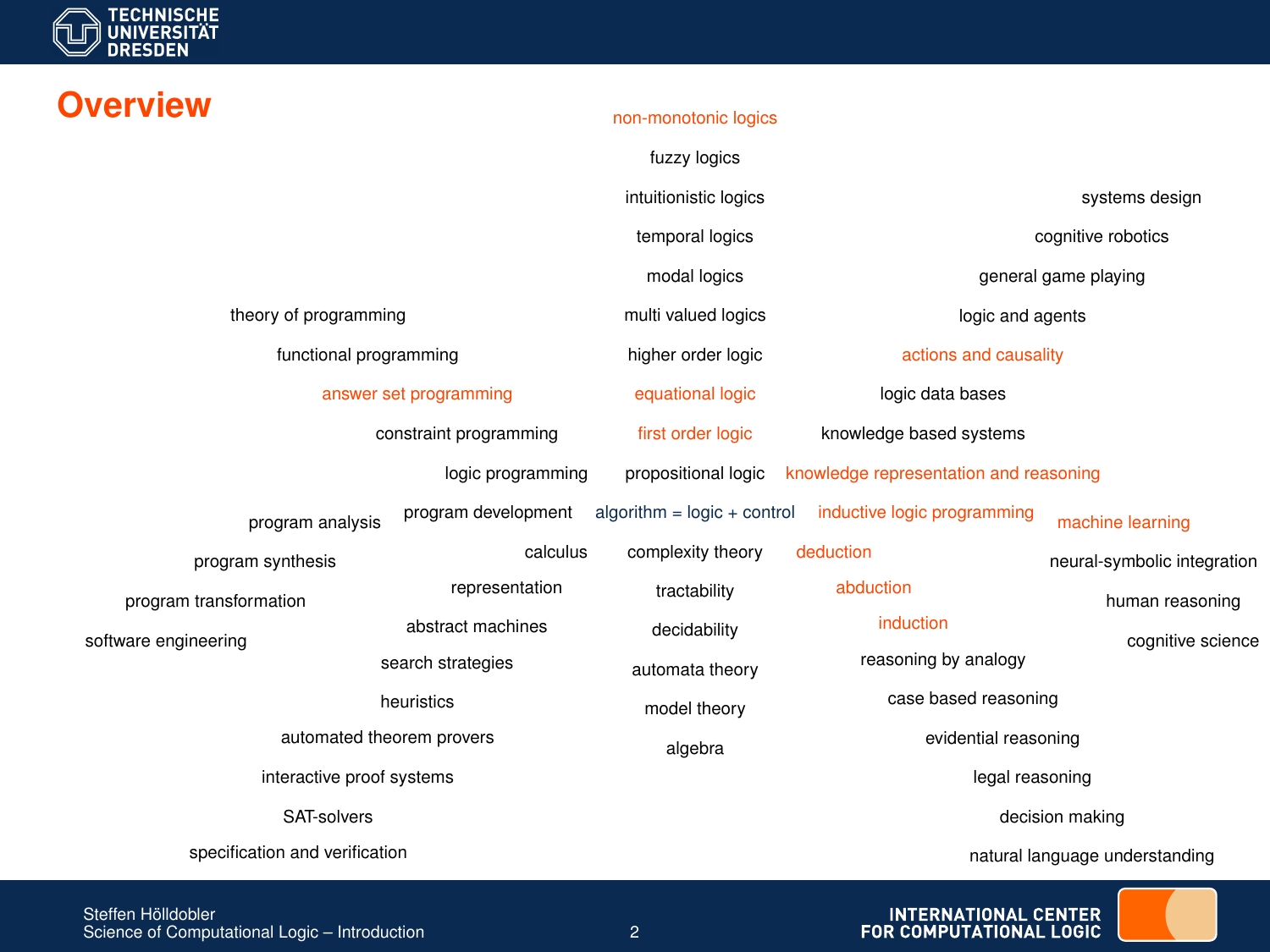

## **Content of Lecture**

- **Description Logics**
- **Equational Logic**
- **Actions and Causality**
- **P** Deduction, Abduction, and Induction
- **Non-Monotonic Reasoning**
- **Machine Learning**